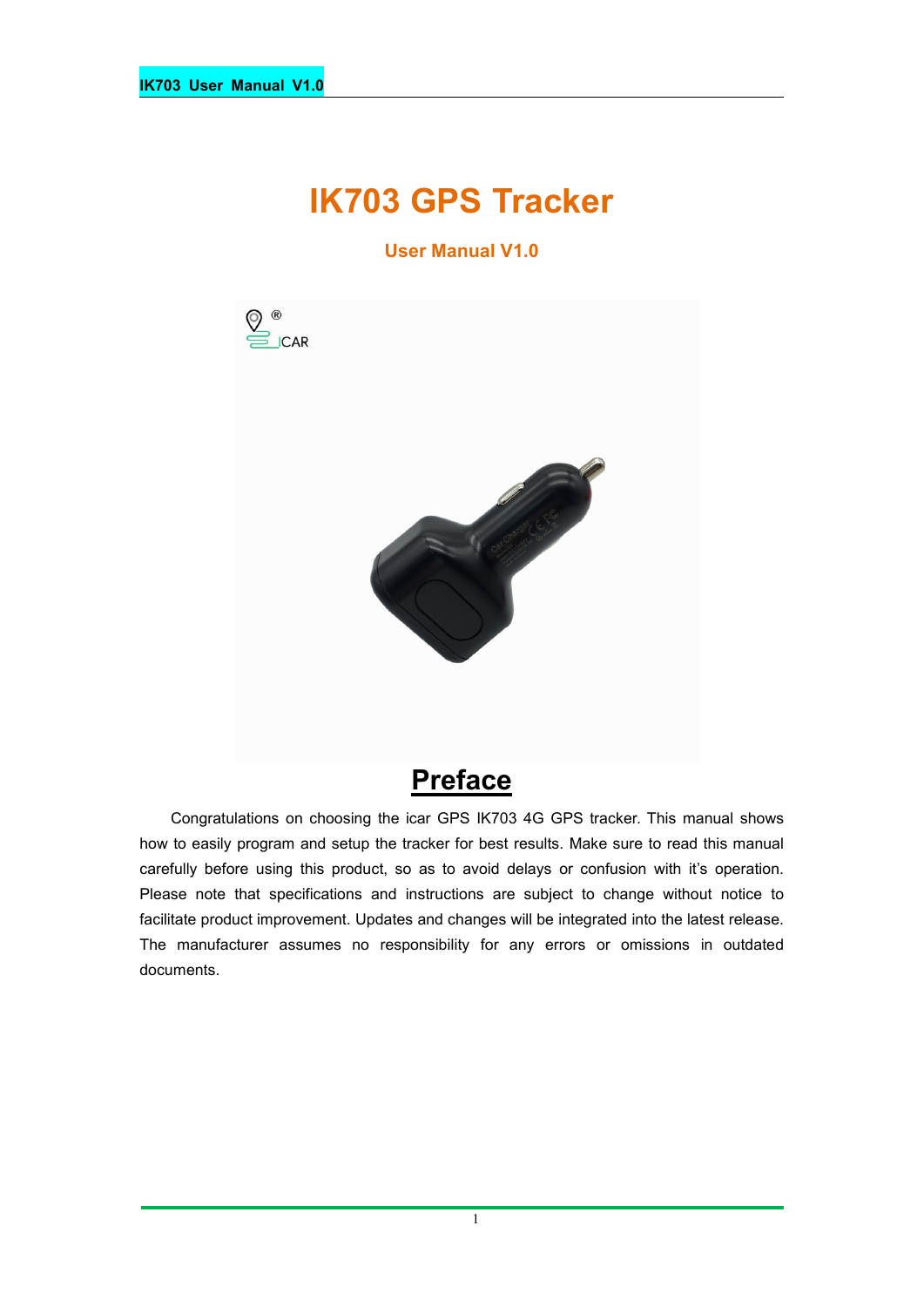### **1. Overview**

IK703 is 4G Asset GPS tracker.

### **2. Features**

- Real-timing tracking
- **•** GPS Positioning
- **•** History record check
- Geo-Fence alarm
- Low battery alarm
- Power saving mode
- PC & Mobile App tracking
- Mini Hidden
- IP65 Water resistant

### **3. Applications**

- Vehicle tracking
- **•** Container tracking
- **•** Asset tracking

### **4. Specifications**

| <b>Item</b>                 | <b>Specifications</b>              |
|-----------------------------|------------------------------------|
| Dimension                   | 41*69*67.7 mm                      |
| Weight                      | 40 <sub>g</sub>                    |
| Charging mode               | CAR Charger DC 12V/24V             |
| Backup battery              | 3.7 V 350mAh                       |
| Power consumption           | 40mA standby current               |
| Working temperature         | $-20^{\circ}$ C to 65 $^{\circ}$ C |
| <b>Item</b>                 | <b>Specifications</b>              |
| Cellular Bands              | GSM 850/900/1800/1900 MHz          |
| Positioning                 | GPS, AGPS, LBS                     |
| <b>Tracking Sensitivity</b> | -162 dBm                           |
| Sensor                      | Accelerometer                      |
| LED                         | RED/GREEN/BLUE                     |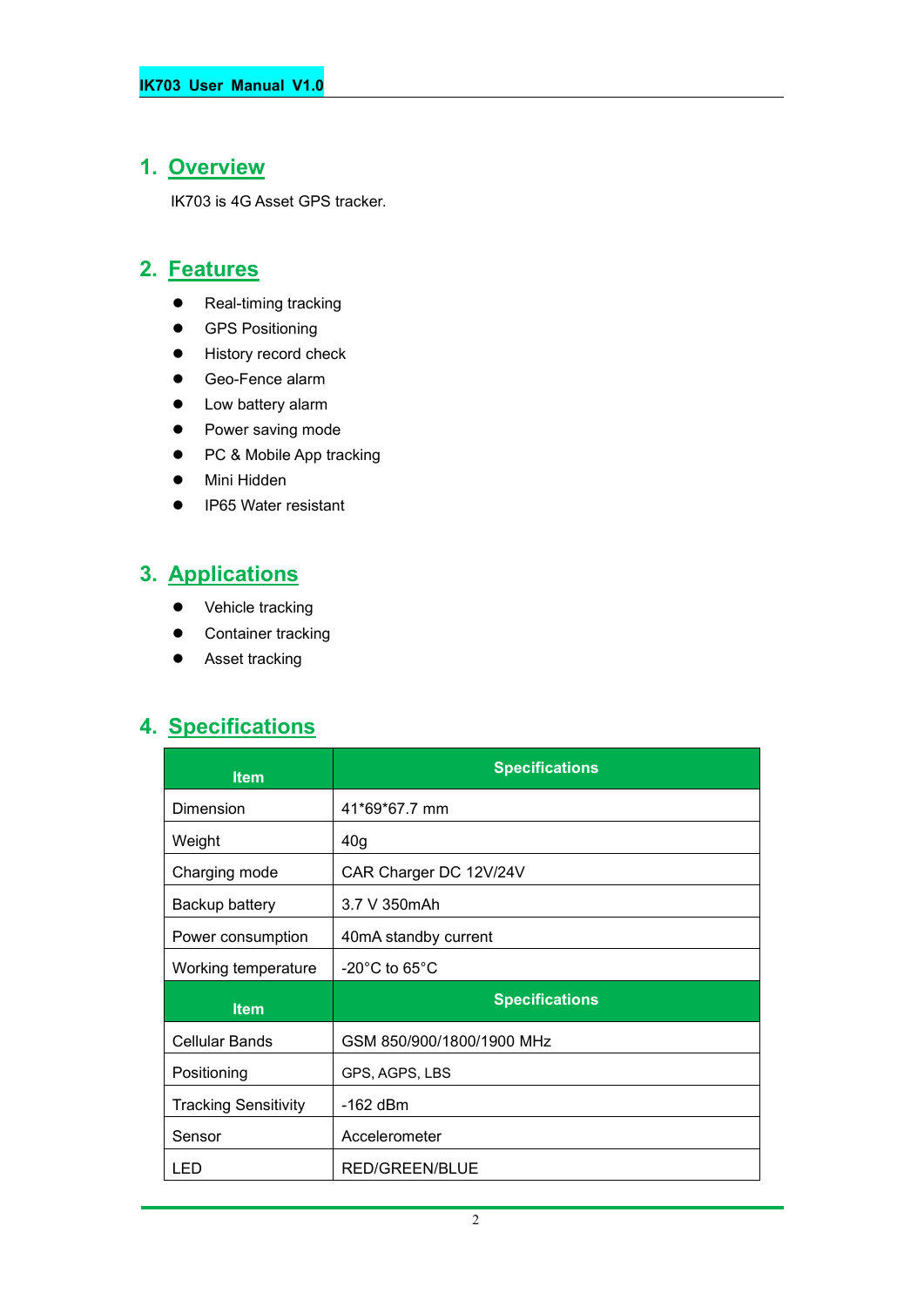#### **IK703 User Manual V1.0**

| SIM Card interface | Nano SIM         |
|--------------------|------------------|
| Waterproof         | IP <sub>65</sub> |

### **5. IK703 interface**



### **6. In the box**

- 1\* IK703 GPS Tracker
- **•** 1\* Quick Start Guide

### **7. Installation**

#### **7.1 SIM Card installation**

- Get ready a **Micro Sim Card** that support **LTE** with 30MB data per month
- Open the top housing
- $\bullet$  Insert **Sim card** to sim card slot correctly
- Devices would turn on autoly (green led will blinking).
- After that the device will be ready.

#### **7.2 LED Indications**

|                   | Flash                       | Fix      | Эff                                         |
|-------------------|-----------------------------|----------|---------------------------------------------|
| Green Light       | GSM/GPRS conversation start |          | No GPRS signal   Power off or in sleep mode |
| <b>Blue Light</b> | GPS location successful     |          | No GPRS signal   Power off or in sleep mode |
| Red Light         |                             | charging | Full battery or charged full                |

### **8. SMS Commands List**

| Command Format<br>Function<br>explain |
|---------------------------------------|
|---------------------------------------|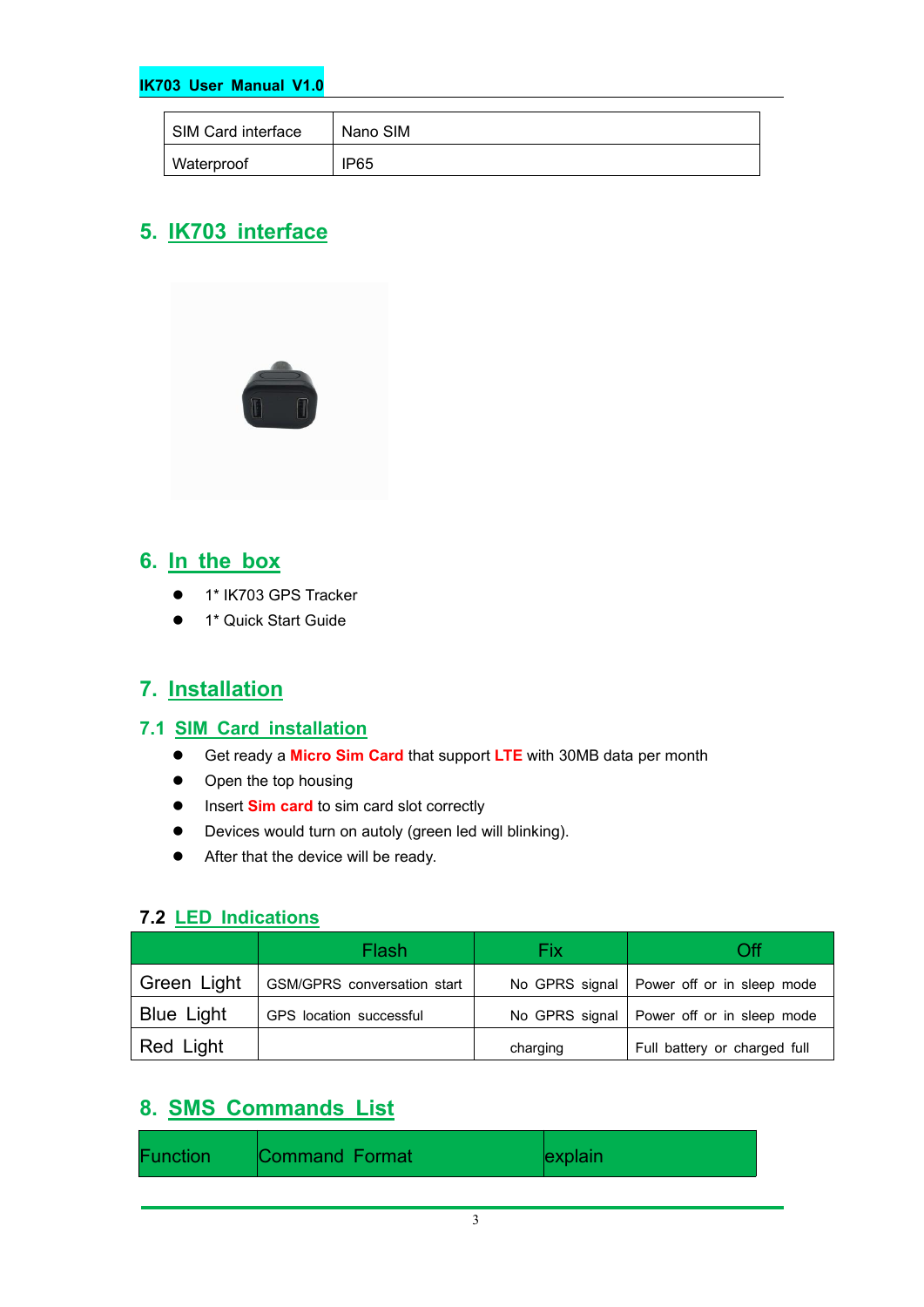#### **IK703 User Manual V1.0**

| <b>APN</b>                               | SL APNapn contecnt, apn user, apn pas<br>∣sword | SL APNcmnet,,                            |
|------------------------------------------|-------------------------------------------------|------------------------------------------|
| Check locatio<br>$\overline{\mathsf{n}}$ | SL LC                                           | admin123456 186********                  |
| Domain                                   | SL DPa.icargps.com#7700#                        | IP&port also ok                          |
| upload<br>frequency(ti<br>me)            | <b>SL SC0,50</b>                                | Upload location every 50s                |
| upload<br>frequency(dis<br>tance)        | SL SC1,500                                      | Upload location every 500<br>Ιm          |
| Real time tra<br> ck                     | SL GZ5,60                                       | Track 60s                                |
| Delete real tr<br>ack                    | SL GZ0,60                                       | Delete real track                        |
| <b>Restart Devic</b><br>e                | SL RT                                           | Restart the device                       |
| Admin numb<br>er                         | SL CP18948742396#                               | 18948742396 is the admin<br>phone number |
| Back to facto<br>ry                      | SL FT                                           | Back to factory settings                 |

## **9. App & PC Tracking platform**

### **9.1 App install & Login**

 Search "**ICAR GPS**" in Google Play or iOS store(or scan the following QR code) to download the Mobile APP;



• Choose the" Login by Device No.,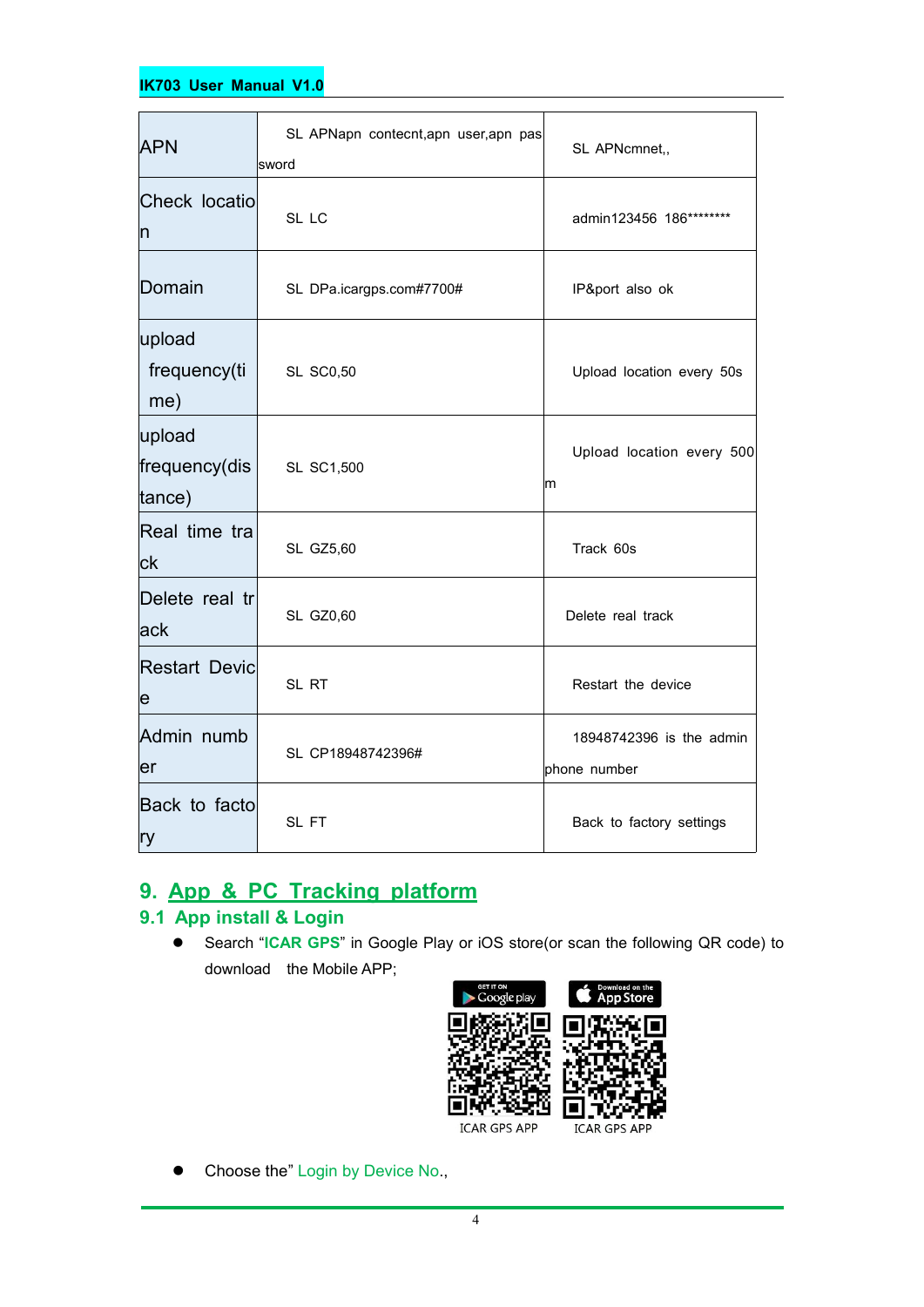#### **IK703 User Manual V1.0**

Input your device's ID number and password(default is 123456) to login.





- Choose the" Login by User name.,
- Input your user name and password(default is 123456) to login.

#### **9.2 PC login**

- Web: [www.ic](http://www.trackits.com)argps.net, Choose "**ID No**."
- Input your device's ID number and password(default is 123456) to log in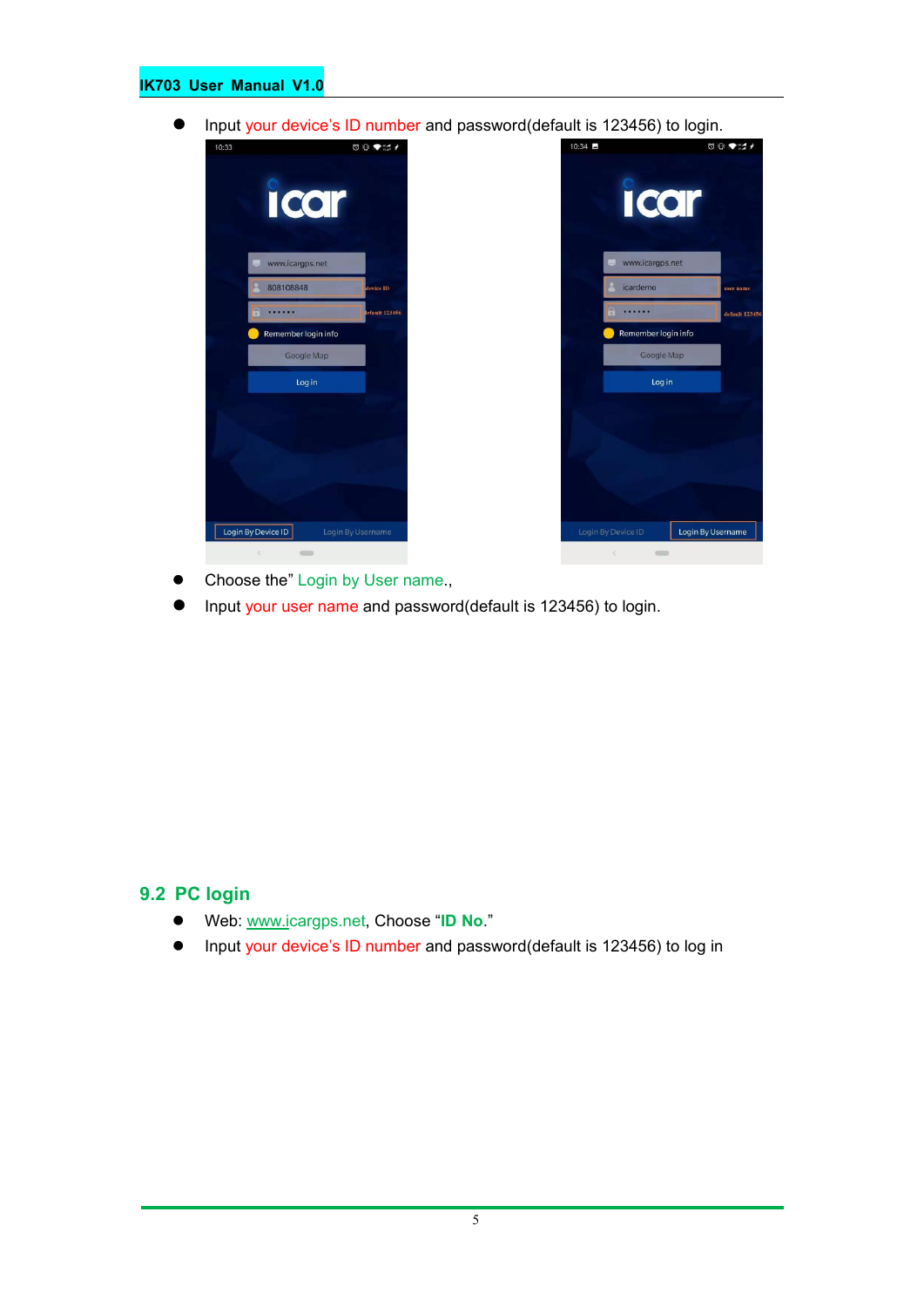|                                                                 | L.<br>ID No.<br>Account                                            |
|-----------------------------------------------------------------|--------------------------------------------------------------------|
|                                                                 | 808108848<br>device ID                                             |
| Download on the<br>GET IT ON<br><b>App Store</b><br>Google play | $\mathbf{a}$<br>default 123456<br>                                 |
|                                                                 | $\bullet$<br>enember<br>Demo                                       |
| <b>ICAR GPS APP</b><br><b>ICAR GPS APP</b>                      | Login<br>We offer<br>٠<br>$\overline{a}$<br><b>Select language</b> |

- Web: [www.ic](http://www.trackits.com)argps.net, Choose "**Account**"
- **Input user name and password(default is 123456) to log in**

|                                                                 | CO<br>I                                                                           |
|-----------------------------------------------------------------|-----------------------------------------------------------------------------------|
|                                                                 | ID No.<br>Account<br>icardemo<br>user name                                        |
| GET IT ON<br>Download on the<br><b>App Store</b><br>Google play | default 123456<br><br>$\bullet$<br>enember<br>Demo                                |
| <b>ICAR GPS APP</b><br><b>ICAR GPS APP</b>                      | Login<br>÷<br>瑞<br>7,440<br>We offer<br>a i<br><b>COL</b><br>×<br>select language |

### **10. FAQ**

- Q:**Start up Fail?**
- A:Check the device power on or not.